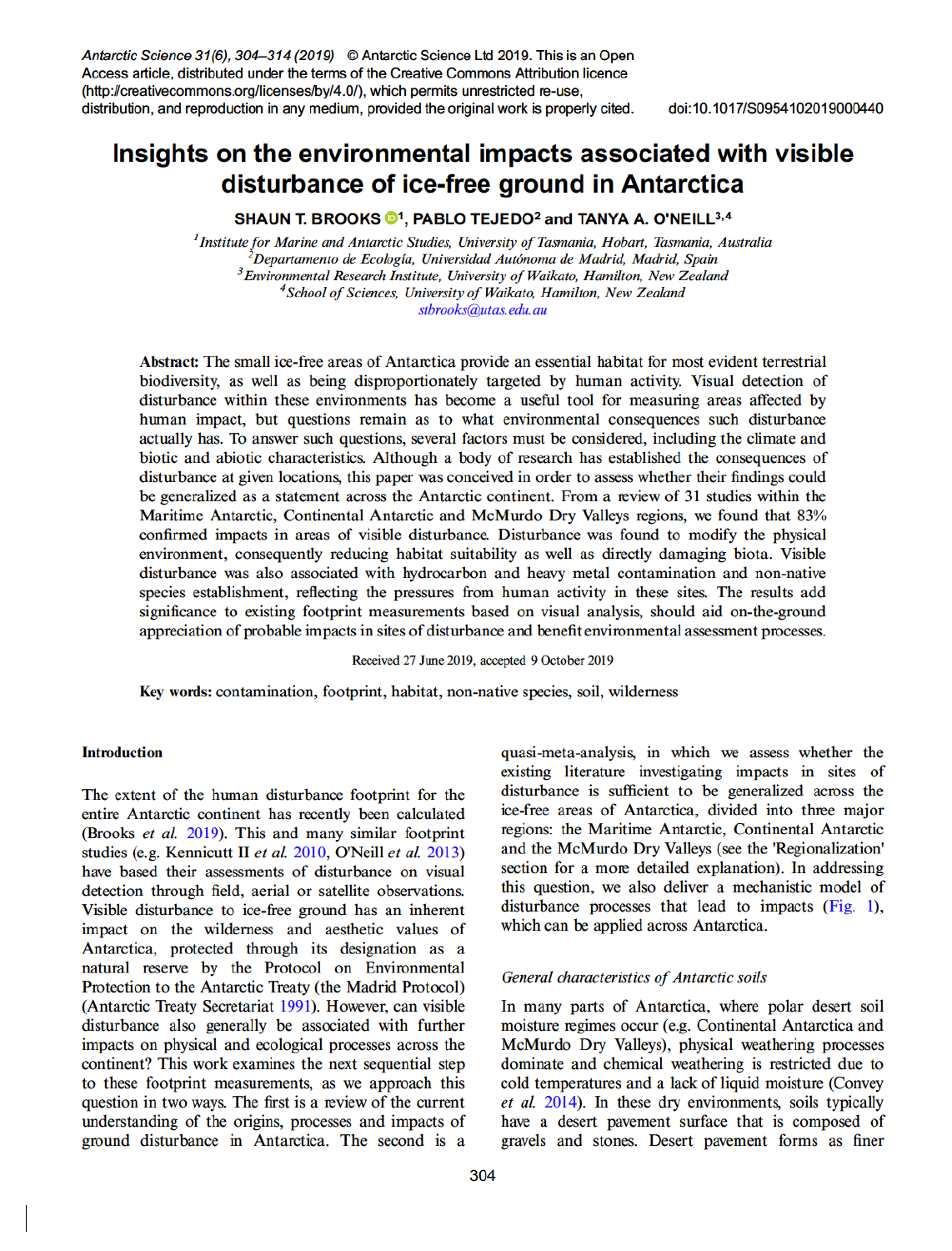<span id="page-1-0"></span>

Fig. 1. Processes, impacts and visual cues associated with disturbance. This model illustrates the main processes and impacts of disturbance from human activity typically found within ice free areas of Antarctica. Many impacts associated with track formation (top left) are also common at sites of levelling and paving (mid right). Although infrastructure establishment to support research stations has been the biggest source of ground disturbance, pressure from walking tracks will increase as the tourism industry grows.

materials are eroded, primarily by wind, until a protective surface layer of coarser material remains. Mature, undisturbed Antarctic desert pavements are typically characterized by a closely packed layer of gravel, cobble and boulder-sized material, which can be ventifacted, pitted and coated with desert varnish, depending on age (Balks & O'Neill [2016\)](#page-8-0). Beneath the desert pavement, soil materials are generally loose and unconsolidated. The depth to which soils thaw each summer is referred to as the active layer. Beneath the active layer is permafrost, defined as having a temperature of  $\leq 0^{\circ}$ C for at least two consecutive years (Grosse et al. [2011,](#page-9-0) Soil Survey Staff [2014\)](#page-10-0). The water content of permafrost in Antarctica can vary from being ice-cemented to dry frozen (Campbell et al. [1998](#page-9-0)). For much of the year, Antarctic soils are at temperatures  $\leq 0^{\circ}$ C; however, over the summer months (December January), when sunlight is present for up to 24 hours per day, the soils are

warmed at the surface, providing some opportunity for liquid moisture and biological activity (Convey et al. [2018\)](#page-9-0). This effect increases with decreasing latitude, being most evident within the Maritime Antarctic and a few coastal locations, where warmer temperatures and moisture availability enable sufficient biological activity to create some organic soils (Convey et al. [2014](#page-9-0) and references therein). These characteristics of Antarctic soils, combined with the general absence of higher vegetation (vascular plant species) and prevailing low temperatures, result in a general vulnerability to rapid and/or long-lasting visible ground disturbance.

## Significance of ice-free ground disturbance

The Antarctic continent has a land area that is larger than Europe mainly covered by ice up to 4 km thick. Despite the abundance of ice-covered environments, the majority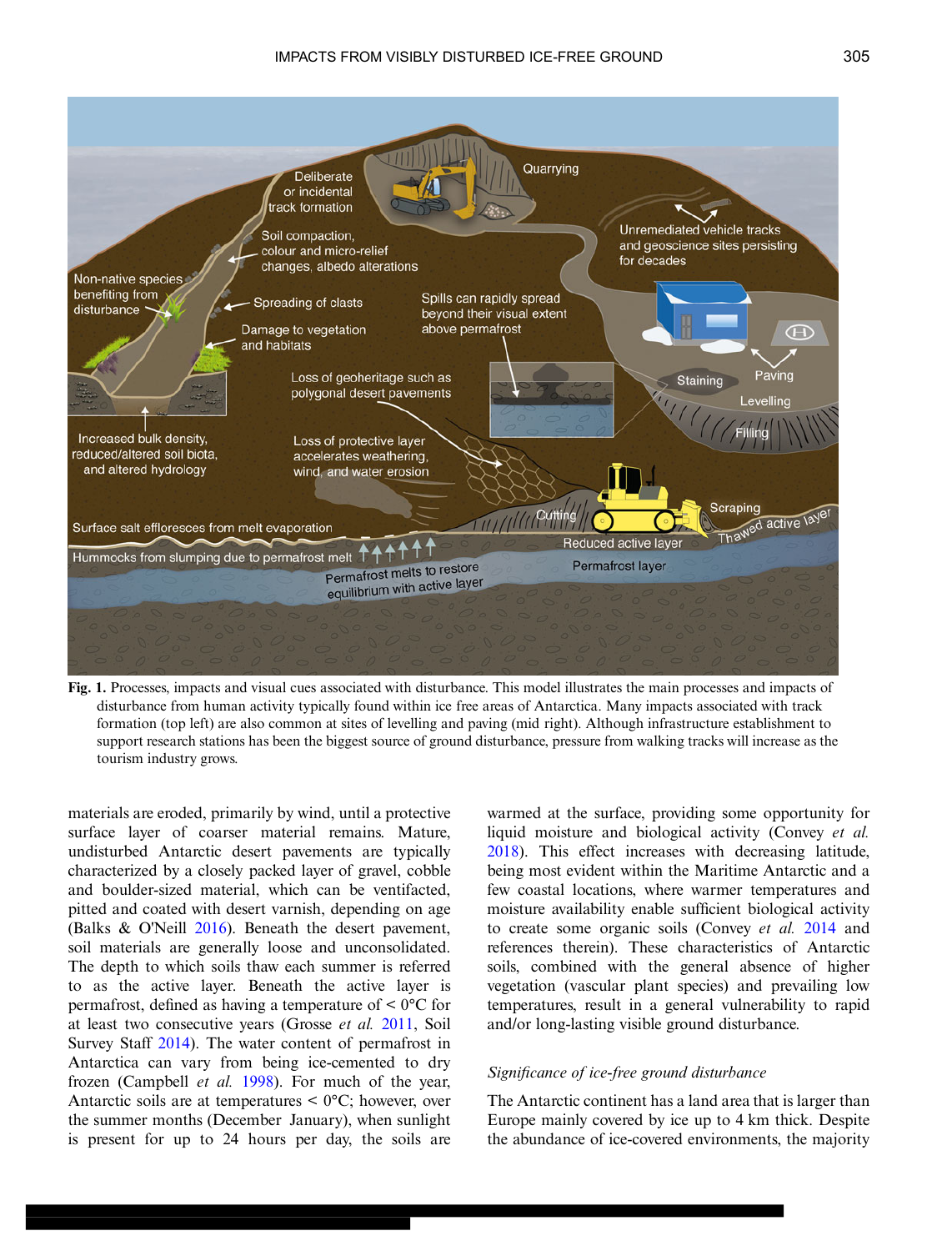<span id="page-2-0"></span>

Fig. 2. Locations involved within this review. The locations involved within this review were distributed across the three broad regions of Antarctica, with concentrations in areas of accessibility, scientific interest and higher levels of footprint (see Brooks et al. [2019](#page-8-0)). This figure presents the locations of studies that provided specific sites. Note: several studies included sites within multiple locations.

of terrestrial biodiversity is found within the small, ice-free areas that make up  $\leq 0.5\%$  of the continent (Convey *et al.*) [2014](#page-9-0), Brooks et al. [2019](#page-8-0)), centred around the Transantarctic Mountains, Mac. Robertson Land, Dronning Maud Land and the coast and islands of the Antarctic Peninsula (Bockheim [2015](#page-8-0)) (Fig. 2). These scattered 'oases' of land provide the essential habitat for Antarctica's bryophytes, lichens, microbiota, nesting seabirds, most penguin species' rookeries and two vascular plant species (restricted to the Maritime Antarctic, north of 70°S; Bergstrom et al. [2006;](#page-8-0) Convey et al. [2011,](#page-9-0) [2014](#page-9-0)). Representation of this biodiversity is not homogenous, with 16 unique areas classified by the Antarctic Conservation Biogeographic Regions (ACBRs; Terauds & Lee [2016\)](#page-10-0). These areas also provide the only locations to observe Antarctic geomorphology, including rare minerals, desert pavements and finite fossil sites (Kiernan & McConnell [2001a](#page-9-0), O'Neill [2017](#page-9-0)). Despite the outstanding scientific, environmental and ecosystem values present within these small areas, they are disproportionately impacted by human activity. The majority of all buildings on the continent (76%) are focused within just 0.06% of Antarctica, the important ice-free areas adjacent to the coast (Convey et al. [2014,](#page-9-0) Brooks *et al.* [2019\)](#page-8-0). Accompanying these buildings are over 5.2 million  $m<sup>2</sup>$  of visibly disturbed ice-free ground (detectable within satellite imagery), primarily concentrated in two centres of activity (the Northwest Antarctic Peninsula and South Victoria Land), but also spread out, with more than half of all large coastal ice-free areas having impacts present (Brooks et al. [2019\)](#page-8-0).

# Sources of disturbance

Most disturbance to ice-free ground in Antarctica is in close proximity to research stations or as a result of research activities (O'Neill et al. [2015a,](#page-9-0) Brooks et al. [2019](#page-8-0)). Many of these sites have a long-term human presence, are the only permanent infrastructure on land and the human activity from their combined populations and time spent ashore far exceeds tourism (despite peaking at < 5000 people) (Jabour [2009](#page-9-0), www.comnap. aq/Information/SiteAssets/SitePages/Home/Antarctic Facilities List 27July16.pdf). The disturbance footprint created by stations is a product of planned activities (permitted through environmental impact assessments), cumulative impacts and historic practices, with most disturbance having been established before the introduction of the environmental framework established by the Madrid Protocol (Brooks et al. [2018a,](#page-8-0) [2018b\)](#page-8-0). Planned earthwork activities to establish or expand a station and its infrastructure (including roads, wharfs, airfields and fuel handling) have undoubtedly been the largest single source of ground disturbance (see Klein et al. [2004,](#page-9-0) O'Neill et al. [2015a\)](#page-9-0). Scientific investigations have resulted in impacts of a similar severity, but are far less common (e.g. Kiernan & McConnell [2001a\)](#page-9-0). Vehicles and to a lesser extent pedestrian activity (including substantial tourism landings) have then contributed to forming and cumulatively expanding the distribution of disturbed sites across the continent (O'Neill et al. [2015b](#page-9-0)).

# Processes creating disturbance

The broad processes that have led to visible disturbance of ice-free areas involve adding, compacting or removing surface substrate. Adding 'fill' to areas is a common practice deliberately used to establish building foundations and road bases  $(Fig. 1)$  and has occurred in all but the most rudimentary of stations. Surrounding these areas, and at sites of scientific or tourism interest (except rocky outcrops), incidental compression and compaction of substrates occur from vehicle and pedestrian activity (including camping, helicopter landings, hut access and recreation; Tejedo *et al.* [2005](#page-10-0), [2009](#page-10-0)). Pedestrian activity causes further disturbance through incidental spreading of clasts, degradation of surface vegetation and ecosystems and human-induced erosion (Burgess et al. [1992,](#page-8-0) Campbell et al. [1993](#page-8-0), Pertierra et al. [2013](#page-9-0), O'Neill et al. [2015a,](#page-9-0) [2015b\)](#page-9-0). Secondary substrate compression also occurs around station facilities as a result of temporary vehicular and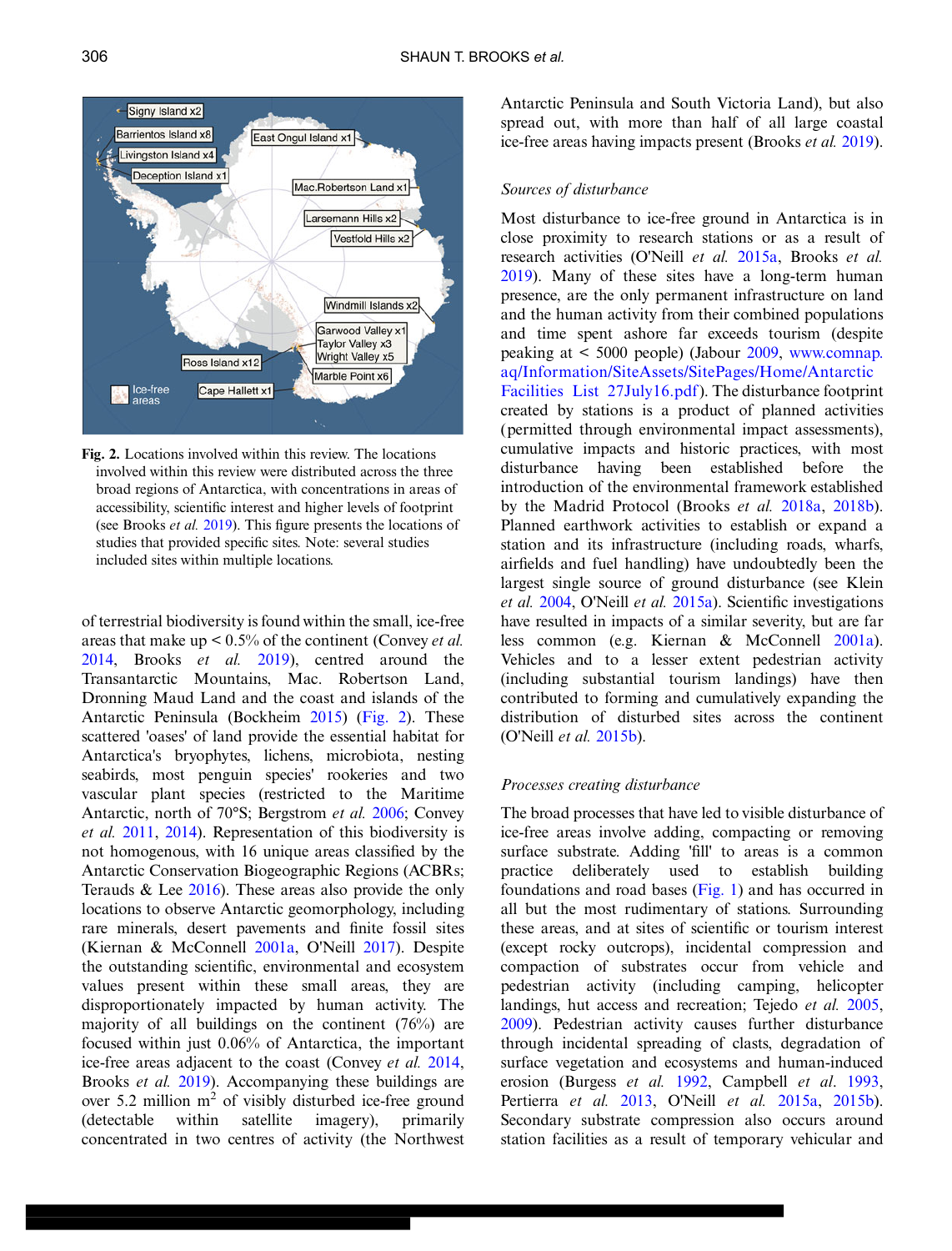pedestrian access during construction activities (Brooks [2014\)](#page-8-0). These processes are further intensified by most human activity in Antarctica occurring during summer, when peak active-layer melt and minimal snow cover increase the susceptibility of substrates to disturbance (Hodgson et al. [2010](#page-9-0), O'Neill et al. [2015a,](#page-9-0) Convey et al. [2018\)](#page-9-0). The persistence of the effects from compression depend on substrate vulnerability (O'Neill et al. [2015a](#page-9-0) and references therein), but have been known to result in long-lasting visual impacts as rapidly as only one pedestrian pass (Campbell et al. [1993,](#page-8-0) Hodgson et al. [2010,](#page-9-0) O'Neill [2013](#page-9-0)). Severe removal of substrates (soil/gravel and rock outcrops) is typically deliberate, in the form of quarrying, excavation and surface scraping for fill by heavy machinery (Kiernan & McConnell [2001a,](#page-9-0) Klein et al. [2004](#page-9-0), Braun et al. [2012,](#page-8-0) [2014\)](#page-8-0) ([Fig. 1](#page-1-0)).

# Visibility of disturbance

As a consequence of these processes and the typically vulnerable physical properties of Antarctic soils (O'Neill et al. [2015a](#page-9-0)), even low levels of human disturbance to ice-free ground can rapidly become visible. Due to this, visual cues are commonly used to establish and detect the severity of human impacts (e.g. Campbell et al. [1993,](#page-8-0) Kiernan & McConnell [2001a,](#page-9-0) Goldsworthy et al. [2003\)](#page-9-0). Campbell et al. [\(1993](#page-8-0)) established a human impact assessment tool based on visual criteria, including surface colour changes, upturning of clasts, surface uniformity, presence of foreign objects and vegetation disturbance. Although based on the Ross Sea region, these cues have also been adapted to the Vestfold Hills (Kiernan & McConnell [2001b\)](#page-9-0) and are generally applicable to the non-vegetated environments of the Maritime Antarctic. Because of this ease of detection, mapping of visibly disturbed ground has become a useful proxy for spatially quantifying sites of human impacts in the field and through remote sensing (e.g. O'Neill et al. [2013,](#page-9-0) Bollard-Breen et al. [2014](#page-8-0), Brooks et al. [2019\)](#page-8-0).

#### Impacts associated with disturbance

Disturbance to ice-free substrates throughout Antarctica generally has pronounced impacts due to the typically vulnerable physical properties of the soils, low temperatures, slow recovery rates, simple ecosystems and limited previous human activity (O'Neill et al. [2015a](#page-9-0) and references therein). The consequences of physical disturbance include changes to soil dynamics (moisture balance, hydrology, infiltration capacity, resistance to compression, bulk density and  $CO<sub>2</sub>$  fluxes), loss of the protective desert pavement surface layer (potentially resulting in landscape instability, accelerated weathering, wind and water erosion, loss of geoheritage and increased

ultraviolet (UV) penetration) and melt of permafrost (O'Neill et al. [2015a](#page-9-0) and references therein) [\(Fig. 1](#page-1-0)). As permafrost can have an ice content  $> 80\%$  by volume, the loss of this mass from melt (up to  $2501 \text{ m}^{-3}$ ) due to removal of the insulating active layer can result in significant landscape slumping (Campbell *et al.* [1994](#page-8-0)). When permafrost melts and water evaporates, concentrated salt previously trapped in the ice-cemented layer effloresces at the surface, which can appear similar to snow (Campbell et al. [1994](#page-8-0), O'Neill et al. [2015a](#page-9-0)). Such changes to abiotic soil conditions can be considered as environmental impacts significant in themselves and they can have flow-on effects (e.g. salt effloresces reduce surface albedo), but they can also interfere with ecosystem processes, including reducing habitat suitability (O'Neill et al. [2015a](#page-9-0) and references therein).

Ground disturbance in Antarctica can impact biota both directly and as a consequence of changes to their physical environment. Although edaphic species have survived for millennia in Antarctic conditions, their simplified ecosystems and adaptation to an adverse climate have generally resulted in their being vulnerable to environmental change (Convey [2010](#page-9-0) and references therein). Loss of landscape stability, soil compression, moisture changes and a greater UV exposure following disturbance will generally reduce the habitat suitability for edaphic fauna (Wall & Virginia [1999\)](#page-10-0). These may be accompanied by other environmental changes, such as soil chemistry (e.g. salinity, pH, hydrocarbons and heavy metals; Tin et al. [2009](#page-10-0) and references therein) and temperature (albedo; Balks et al. [2002](#page-8-0)). Aboveground physical consequences to biota also occur, with cryptogamic communities being easily damaged by trampling (Pertierra et al. [2013\)](#page-9-0), subsequently reducing the habitat and protective cover they provide (Tejedo et al. [2016](#page-10-0)) and further contributing to long-lasting visible disturbance (e.g. Pertierra et al. [2017\)](#page-9-0). Physical modification of geomorphology can also have indirect impacts, with examples including Adélie penguins failing to reoccupy abandoned sites due to the past levelling of nesting mounds (Wilson et al. [1990](#page-10-0)). Disturbance has also been found to benefit the establishment of non-native species, especially ruderals, including the grass Poa annua (Molina-Montenegro et al. [2014\)](#page-9-0). Here, disturbance and climate change (projected to also benefit non-native species; Duffy et al. [2017\)](#page-9-0) may act synergistically, especially within the at-risk Maritime Antarctic (Chown et al. [2012\)](#page-9-0), to increase landscape susceptibility to invasion.

#### Factors influencing persistence of disturbance

Although the spatial extent and severity of disturbance are dependent on the type of activity, local environmental factors and soil substrate characteristics influence the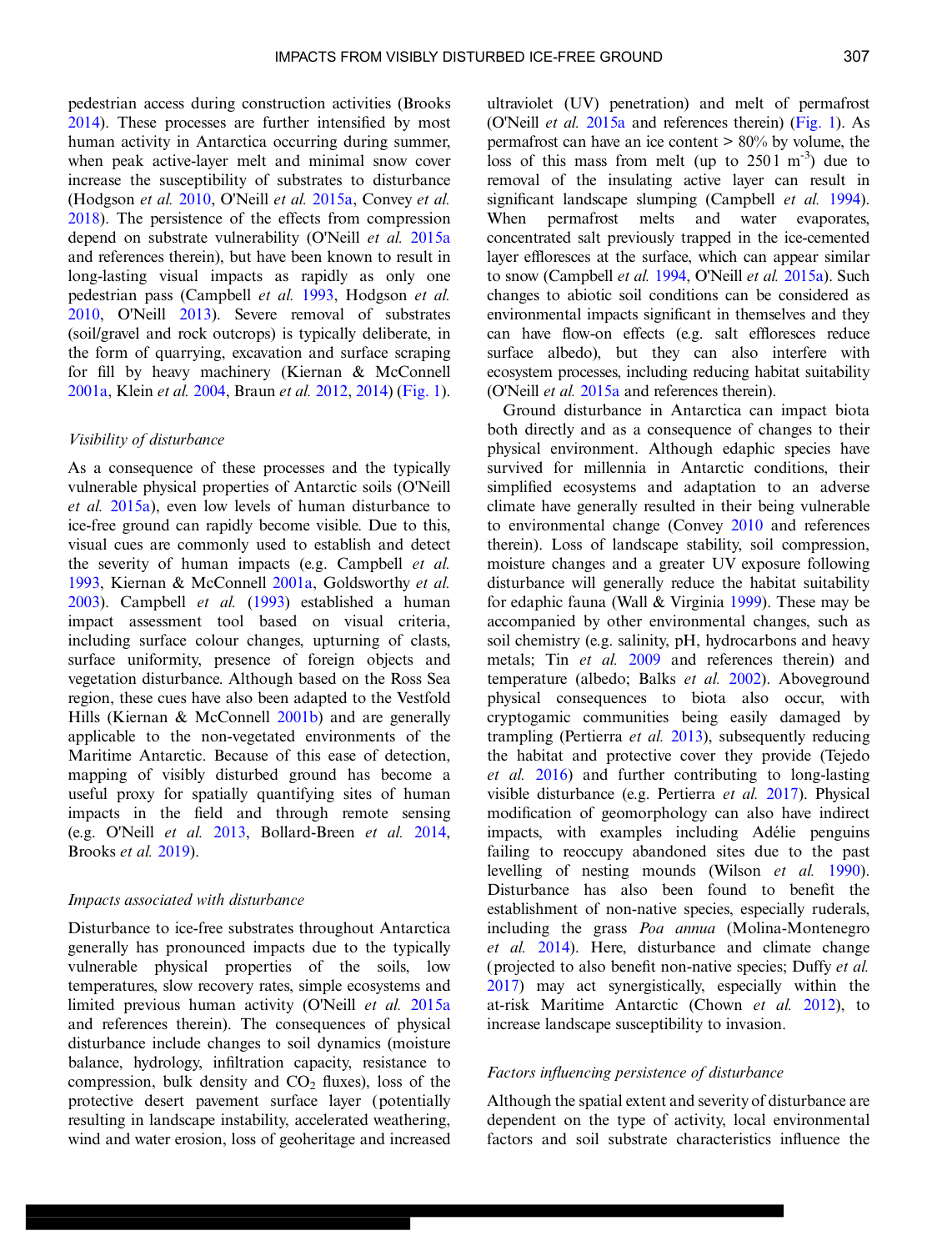intensity and persistence of the visual impact (Brooks et al. [2018a](#page-8-0)). For soil and gravel environments, where 78% of stations in ice-free areas are found (Brooks et al. [2019](#page-8-0)), numerous factors affect recovery time. Disturbance to active environments (where wind, flowing water, waves or freeze-thaw processes are ongoing) can appear rapidly, but also disappear relatively quickly (e.g. footprints in sand dunes; O'Neill et al. [2015a](#page-9-0) and references therein). Beyond active environments, soil resilience in Antarctica is influenced by substrate type (including hardness, age and grain size), stage of weathering and moisture regime (O'Neill *et al.* [2015a\)](#page-9-0). Older, drier, weathered sites are typically the most vulnerable, with vehicle tracks and hydrocarbon staining remaining clearly visible after 40 years (O'Neill et al. [2015a](#page-9-0)) and full natural recovery possibly taking hundreds of years, if it occurs at all (Kiernan & McConnell [2001b,](#page-9-0) Kennicutt II et al. [2010\)](#page-9-0). Rock outcrop areas are inherently more resilient to human activity, apart from discolouration and damage to resident flora/lichens; however, quarrying, blasting or drilling in these environments results in irrevocable damage. Although remediation can accelerate visual recovery in certain environments (O'Neill et al. [2012,](#page-9-0) [2013](#page-9-0)), long-term changes to underlying permafrost persist (Campbell et al. [1994\)](#page-8-0) and uncertainty remains regarding its effectiveness for reducing subsequent biological impacts (O'Neill *et al.* [2015a](#page-9-0)).

#### Materials and methods

#### Research approach

The aim of this paper was to establish whether the existing field of research was sufficient to infer that impacts to further values (beyond wilderness and aesthetics) can generally be expected from visible disturbance to ice-free areas across Antarctica. To assess this, our approach was based on a comprehensive review of research attempting to detect anthropogenic changes to the abiotic and biotic natural environment within sites of visibly detectable, persistent, disturbed ice-free ground. The possibility of conducting a meta-analysis or systematic review was considered, but this was not possible due to the insufficient replication of similar studies across the various species, ACBRs (Terauds & Lee [2016\)](#page-10-0) or environmental domains (Morgan et al. [2005\)](#page-9-0) present in Antarctica.

#### Regionalization

From the initial review, it became clear that disturbance to soil terrestrial environments in certain parts of Antarctica resulted in different impacts compared to others (e.g. the Maritime Antarctic compared to the McMurdo Dry

Valleys). The consequences of disturbance were found to be linked to environmental characteristics, such as soil moisture, so different impacts were expected to be detected across Antarctica. Similarly, the research effort has focused on the impacts specifically arising from these environmental characteristics and has been concentrated within locations of accessibility, historic disturbance and scientific interest. Based on these environmental and research effort divisions, the regions determined to be relevant to this study were the Maritime Antarctic (the Antarctic Peninsula and its archipelagos) and Continental Antarctic (consistent with the traditional biogeographical zones; e.g. Huiskes et al. [2006](#page-9-0)) and the McMurdo Dry Valleys (divided from the Continental Antarctic due to their unique characteristics). These broad regions captured the majority of human activity in ice-free areas and provided a sufficient body of research to investigate. The main ice-free areas not captured within the continental region were inland sites, predominantly Dronning Maud Land, Marie Byrd Land and the Transantarctic Mountains ([Fig. 2\)](#page-2-0), due to their limited human activity, human impacts research or stations (in the latter two).

# Data used

Due of the limited quantity of research investigating disturbance-related impacts in Antarctica, all findings of detected changes were considered. These ranged from reduced penguin nesting to bacterial diversity, and from soil moisture content through to changes in permafrost. In cases where multiple impacts were assessed by a single study, these were divided into separate results ( $n = 15$ ). In total, there were 46 applicable results (from 31 studies), with many of these based on numerous study locations. The results from Molina-Montenegro et al. [\(2014](#page-9-0)), for example, were based on an investigation of 25 sites. To disseminate the gathered data, the impacts were broadly categorized as biotic and abiotic, followed by subcategories including fauna types, vegetation types, non-native species, contamination and soil properties. Each study was then reviewed for whether an impact was detected, whether quantitative analyses were performed and whether it was based on an experiment or observations. The results reported here indicate the type and number of studies investigated where changes to the environment and biota were studied. Although the changes are referred to here as 'impacts', some of the actual effects on biota or environment types may be considered small or to have resulted in negligible consequences to broader ecosystems. Alternatively, a portion of the disturbance investigated may have resulted in long-term, irreversible changes to parts of the Antarctic landscape. For example, within many Antarctic station sites, particularly those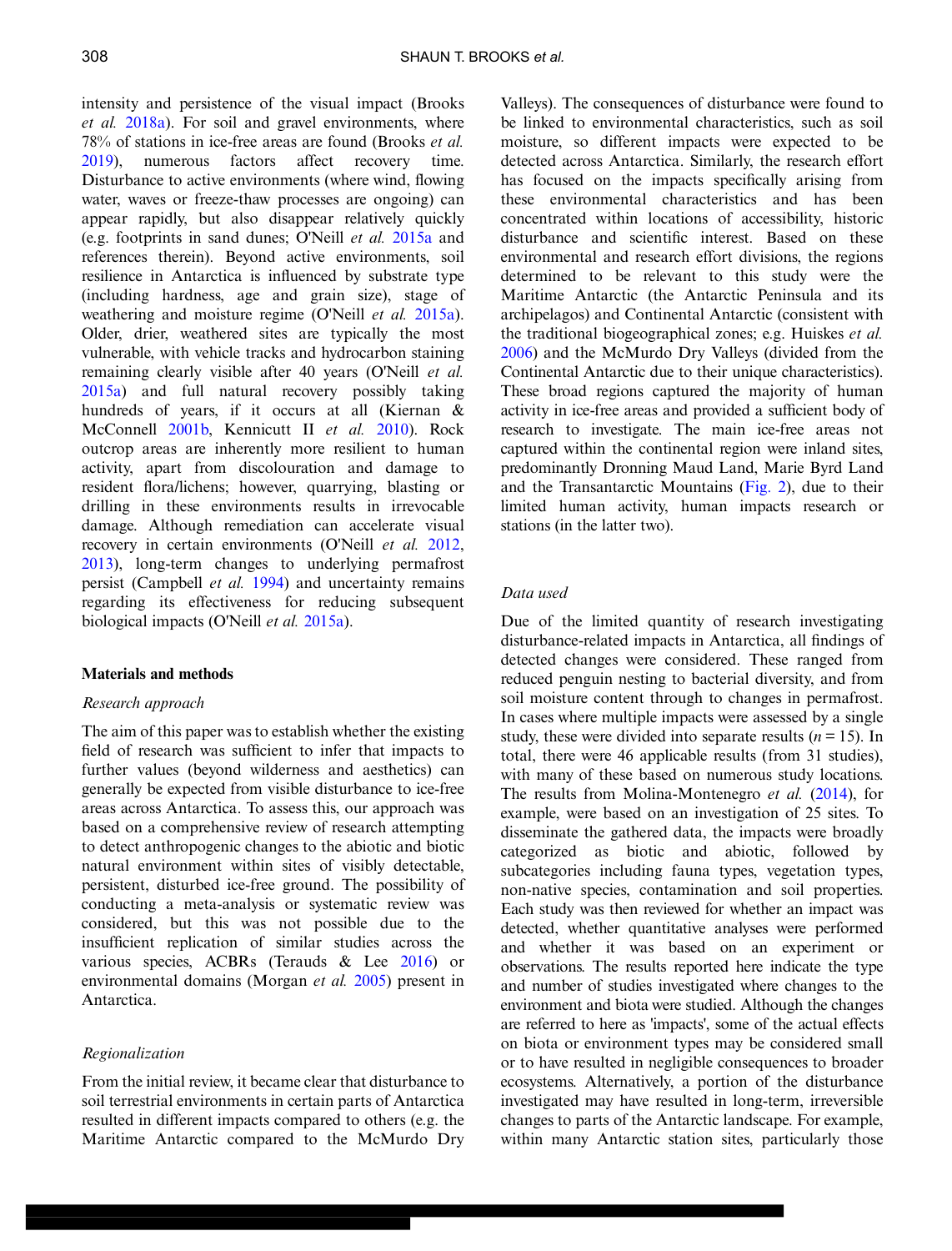| Impact type                       | Continental Maritime<br>Antarctica           |        | McMurdo<br>Antarctic Dry Valleys $(0.05)$ |            | P value Experiment Site |                            | Location                     | Reference |  |  |
|-----------------------------------|----------------------------------------------|--------|-------------------------------------------|------------|-------------------------|----------------------------|------------------------------|-----------|--|--|
| Abiotic                           | Impact found $(+ = \text{ves}, = \text{no})$ |        |                                           |            |                         |                            |                              |           |  |  |
| Permafrost changes                | $^{+}$                                       |        |                                           | N/A        |                         | Abandoned site             | Marble Point                 | 1         |  |  |
|                                   | $^{+}$                                       |        |                                           | N/A        | Yes                     | Station, abandoned<br>site | Marble Point, Ross<br>Island | 2         |  |  |
|                                   | $^{+}$                                       |        |                                           | N/A        |                         | Station                    | Ross Island                  | 3         |  |  |
|                                   | $^{+}$                                       |        |                                           | N/A        |                         | Field sites                | <b>Vestfold Hills</b>        | 4         |  |  |
| Increased snow melt               | $^{+}$                                       |        |                                           | N/A        |                         | Station                    | Ross Island                  | 1         |  |  |
| Desalinization of lakes           | $^{+}$                                       |        |                                           | N/A        |                         | Station                    | Larsemann Hills              | 5         |  |  |
| Increased salinity                |                                              |        | $\ddot{}$                                 | N/A        |                         | Abandoned site             | Wright Valley                | 6         |  |  |
| Soil moisture changes             | $^{+}$                                       |        |                                           | Yes        |                         | Station                    | Ross Island                  | 7         |  |  |
|                                   |                                              |        |                                           | Yes        |                         | Station, abandoned<br>site | Marble Point, Ross<br>Island | 8         |  |  |
|                                   |                                              | $^{+}$ |                                           | Yes        | Yes                     | Footpath                   | Livingston Island            | 9         |  |  |
|                                   |                                              | $+$    |                                           | Yes        |                         | Footpath                   | Barrientos Island            | 10        |  |  |
| Lowered pH                        |                                              |        | $^{+}$                                    | N/A        |                         | Abandoned site             | Wright Valley                | 6         |  |  |
| Soil compaction                   | $^{+}$                                       |        |                                           | Yes        |                         | Footpath                   | Ross Island                  | 11        |  |  |
|                                   |                                              | $^{+}$ |                                           | Yes        | Yes                     | Footpath                   | Livingston Island            | 12        |  |  |
|                                   | $+$                                          |        |                                           | N/A        |                         | Footpath                   | Ross Island                  | 13        |  |  |
|                                   |                                              |        |                                           | <b>Yes</b> |                         | Footpath                   | Barrientos Island            | 10        |  |  |
|                                   |                                              | $+$    |                                           | Yes        | Yes                     | Footpath                   | Barrientos Island            | 14        |  |  |
| Soil eutrophication               | $+$                                          |        |                                           | Yes        |                         | Station                    | East Ongul Island            | 15        |  |  |
| Soil physiochemical<br>properties |                                              |        |                                           | N/A        |                         | Footpath                   | Ross Island                  | 11        |  |  |
|                                   |                                              |        |                                           | <b>Yes</b> |                         | Footpath                   | Barrientos Island            | 10        |  |  |
| Heavy metals<br>contamination     | $^{+}$                                       |        |                                           | N/A        |                         | Abandoned site             | Marble Point                 | 16        |  |  |
|                                   | $^{+}$                                       |        |                                           | N/A        |                         | Station, abandoned<br>site | Marble Point, Ross<br>Island | 17        |  |  |
|                                   |                                              |        |                                           | N/A        |                         | Abandoned site             | Wright Valley                | 17        |  |  |
|                                   |                                              |        | $^{+}$                                    | N/A        |                         | Abandoned site             | Wright Valley                | 6         |  |  |
| Hydrocarbon<br>contamination      | $^{+}$                                       |        |                                           | N/A        |                         | Station                    | Larsemann Hills              | 18        |  |  |
| Reduced soil albedo               | $+$                                          |        |                                           | Yes        |                         | Station, abandoned<br>site | Marble Point, Ross<br>Island | 8         |  |  |

<span id="page-5-0"></span>Table I. Summary of abiotic impacts within the literature assessed. References are provided in Table S1.

built before the Madrid Protocol, disturbance of a high severity is common (O'Neill *et al.* [2015a](#page-9-0); O'Neill [2017](#page-9-0)).

#### **Results**

Of the 46 results reviewed,  $83\%$  ( $n = 38$ ) found further impacts in sites of disturbance (Tables I & [II\)](#page-6-0). Half of all studies involved used statistically robust sampling techniques, whereas the remainder reported on measurements and observations. From the half that used statistical analyses, 74% found that impacts were present  $(P < 0.05)$ . In total, nine of the reports were based on experimental disturbance of a site to enable detection of impacts under controlled conditions (Tables I & [II](#page-6-0)). Twenty-two of the reports were from Continental Antarctica (eight locations), 17 were from the Maritime Antarctic (four locations) and seven were from the McMurdo Dry Valleys region (three locations) [\(Fig. 2](#page-2-0)).

The majority of all reports from Continental Antarctica investigated abiotic impacts, whereas the majority of

Maritime Antarctic reports studied biological values. The seven reports from the McMurdo Dry Valleys were split between abiotic and biotic impacts, reflecting both the focus and limited quantity of applicable studies there. In total,  $81\%$  of abiotic studies reported an impact  $(n = 22)$ and 84% of biotic studies reported an impact  $(n = 16)$ (Tables I and II). Changes to soil properties were the most common form of impact assessed  $(n = 18)$ , followed by impacts to fauna  $(n=11)$ , contamination  $(n=6)$ , degradation of flora ( $n = 4$ ) and non-native species ( $n = 4$ ). The majority of studies investigated sites of current or former stations  $(n = 24)$ , followed by footpaths/walking tracks ( $n = 18$ ) and scientific field sites ( $n = 3$ ).

# **Discussion**

The majority of studies involved in this review identified biotic and abiotic environmental impacts (beyond wilderness and aesthetic values) within sites of lasting visible disturbance. Although the consequences of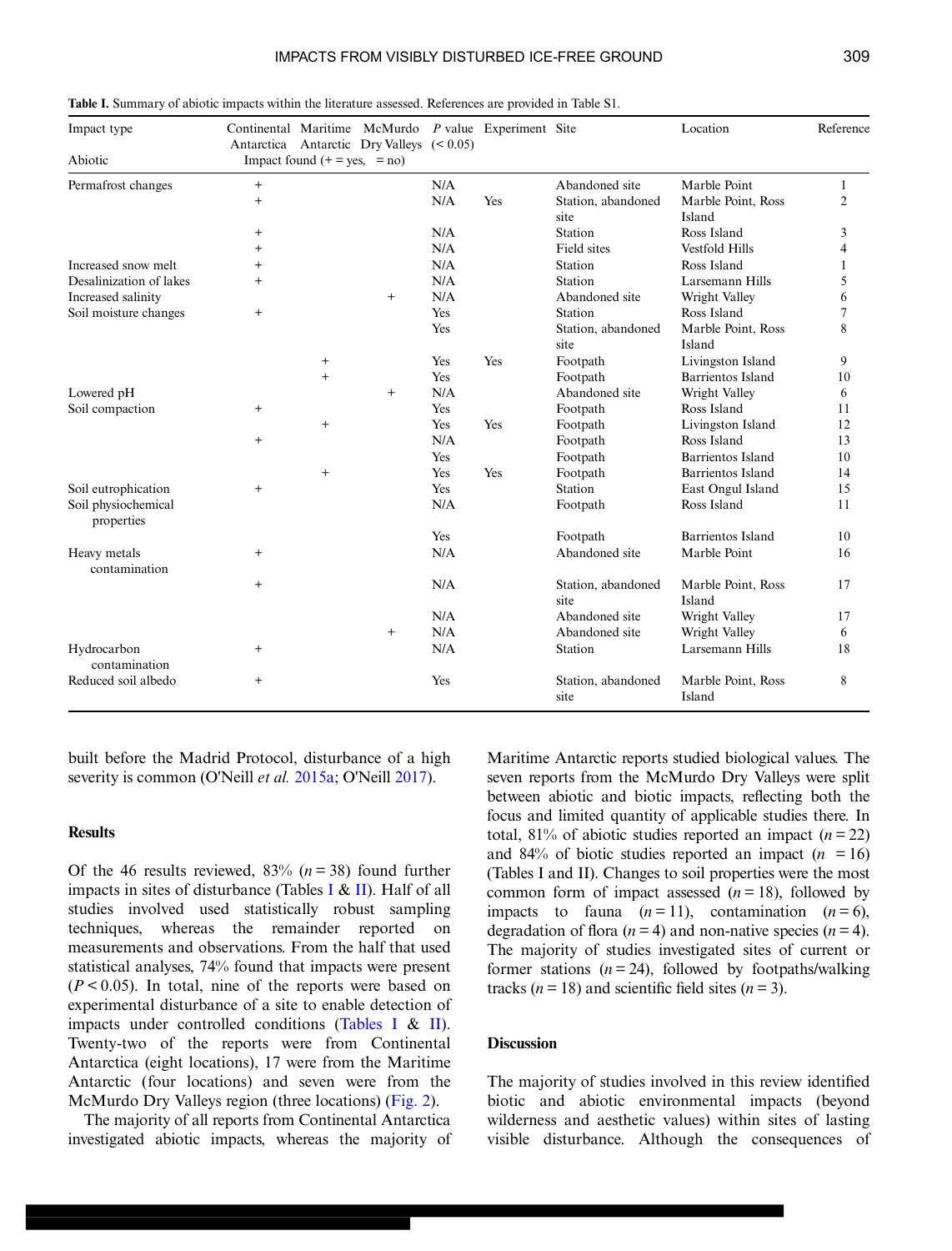| Impact type                                         | Continental Maritime<br>Antarctica | Impact found $(+) = yes, = no)$ | Antarctic Dry Valleys $(0.05)$ |     | McMurdo P value Experiment Site |                         | Location                               | Reference |
|-----------------------------------------------------|------------------------------------|---------------------------------|--------------------------------|-----|---------------------------------|-------------------------|----------------------------------------|-----------|
| Biotic                                              |                                    |                                 |                                |     |                                 |                         |                                        |           |
| Collembola                                          |                                    | $^{+}$                          |                                | Yes | Yes                             | Footpath                | Livingston Island                      | 19        |
|                                                     |                                    | $^{+}$                          |                                | N/A |                                 | Footpath                | Barrientos Island                      | 20        |
| Nematodes                                           |                                    |                                 | $^{+}$                         | Yes |                                 | Footpath                | Taylor Valley                          | 21        |
|                                                     |                                    |                                 | $\ddot{}$                      | Yes | Yes                             | Field sites             | Garwood, Taylor and<br>Wright valleys  | 22        |
| Soil biota (nematodes,<br>rotifers and tardigrades) |                                    |                                 | $^{+}$                         | Yes |                                 | Footpath                | Taylor Valley                          | 21        |
| Soil bacteria                                       |                                    |                                 |                                | Yes |                                 | Station                 | Signy Island                           | 23        |
|                                                     |                                    | $^{+}$                          |                                | N/A |                                 | Station                 | Signy Island                           | 23        |
|                                                     |                                    | $^{+}$                          |                                | Yes |                                 | Footpath                | Barrientos Island                      | 10        |
|                                                     |                                    |                                 |                                | Yes |                                 | Station                 | Windmill Islands                       | 24        |
|                                                     |                                    |                                 |                                | Yes | Yes                             | Station                 | Ross Island                            | 25        |
| Fungi                                               | $\ddot{}$                          |                                 |                                | N/A |                                 | Field sites             | Vestfold Hills, Mac.<br>Robertson Land | 26        |
| Penguins                                            | $^{+}$                             |                                 |                                | N/A |                                 | Abandoned site          | Cape Hallett                           | 27        |
| Moss                                                |                                    | $^{+}$                          |                                | N/A |                                 | Footpath                | Deception Island                       | 28        |
|                                                     |                                    | $^{+}$                          |                                | Yes |                                 | Footpath                | Barrientos Island                      | 20        |
| Moss/lichen                                         |                                    | $^{+}$                          |                                | Yes | Yes                             | Footpath                | Livingston Island                      | 9         |
|                                                     | $^{+}$                             |                                 |                                | N/A |                                 | Station                 | Ross Island                            | 29        |
| Collembola<br><b>NNS</b>                            |                                    | $^{+}$                          |                                | N/A |                                 | Footpath                | <b>Barrientos Island</b>               | 20        |
| <b>NNS</b><br>fungi                                 | $\overline{+}$                     |                                 |                                | N/A |                                 | Station, abandoned site | Windmill Islands                       | 30        |
| <b>NNS</b><br>grass (Poa annua)                     |                                    | $^{+}$                          |                                | Yes |                                 | Station                 | Various                                | 31        |
|                                                     |                                    | $^{+}$                          |                                | Yes | Yes                             | Station                 | Various                                | 31        |

<span id="page-6-0"></span>Table II. Summary of biotic impacts within the literature assessed. References are provided in Table S1.

NNS = non native species.

disturbance vary by region across the continent, as do the focuses of the studies, the majority of cases reviewed here suggest, in most circumstances, that with similar environmental conditions further impacts are probable. While this was the hypothesized result, conducting a continent-wide review has helped to establish the likelihood that such findings could be generalized as a statement across the whole Antarctic continent. Although the statistical rigour of a meta-analysis was not possible, [Tables I](#page-5-0) & II have provided a summary of the current knowledge regarding the ecological and physiological consequences underlying visibly disturbed ground in Antarctica.

# How impacts occurred

There were three broad, interrelated pathways identified within this review where ground disturbance led to further impacts. For biotic impacts, ground disturbance typically led to increased soil bulk density (compaction) and altered moisture availability, consequently reducing the habitat suitability for flora and edaphic fauna. This disturbance also caused direct mechanical damage of biota. This alteration of soil habitats may also benefit non-native species establishment (as with natural perturbation; Olech [1996,](#page-9-0) Olech & Chwedorzewska [2011](#page-9-0), Molina-Montenegro et al. [2014](#page-9-0)). For abiotic

impacts, disturbance modified the natural protective desert pavement surface layer (which may also damage unique geomorphological values), typically disturbing or removing the active layer, forcing the disturbed permafrost to re-establish an equilibrium with the surface. In many cases, melt out of permafrost led to surface slumping and surface salt efflorescence, leading to further negative biological effects. The third pathway is the virtually unavoidable concomitant pressures of human activity associated with disturbed ground. These include contamination with hydrocarbons, heavy metals, eutrophication and non-native species introductions, all of which are inherently more common in locations of long-term human presence and activity (e.g. Bargagli [2008](#page-8-0), Cowan et al. [2011,](#page-9-0) Klein et al. [2012](#page-9-0), Houghton et al. [2014,](#page-9-0) Brooks et al. [2018b,](#page-8-0) Newman et al. [2018\)](#page-9-0).

The consequences of disturbance can also extend out beyond visibly impacted areas. As there are very few paved roads within Antarctica, the utilization of gravel roads can cause erosion, run-off and the generation of dust (e.g. Campbell *et al.* [1994\)](#page-8-0). Although liquid water is relatively scarce in Antarctica, summer melt is known to channel in roads, leading to sedimentation and altered salinity within Antarctic lakes (Burgess et al. [1992](#page-8-0)). This limited moisture availability can also increase the concentration of contaminants within run-off due to the lack of regular flushing (Sheppard *et al.* [1997,](#page-9-0) Claridge et al. [1999\)](#page-9-0). Within moister environments, where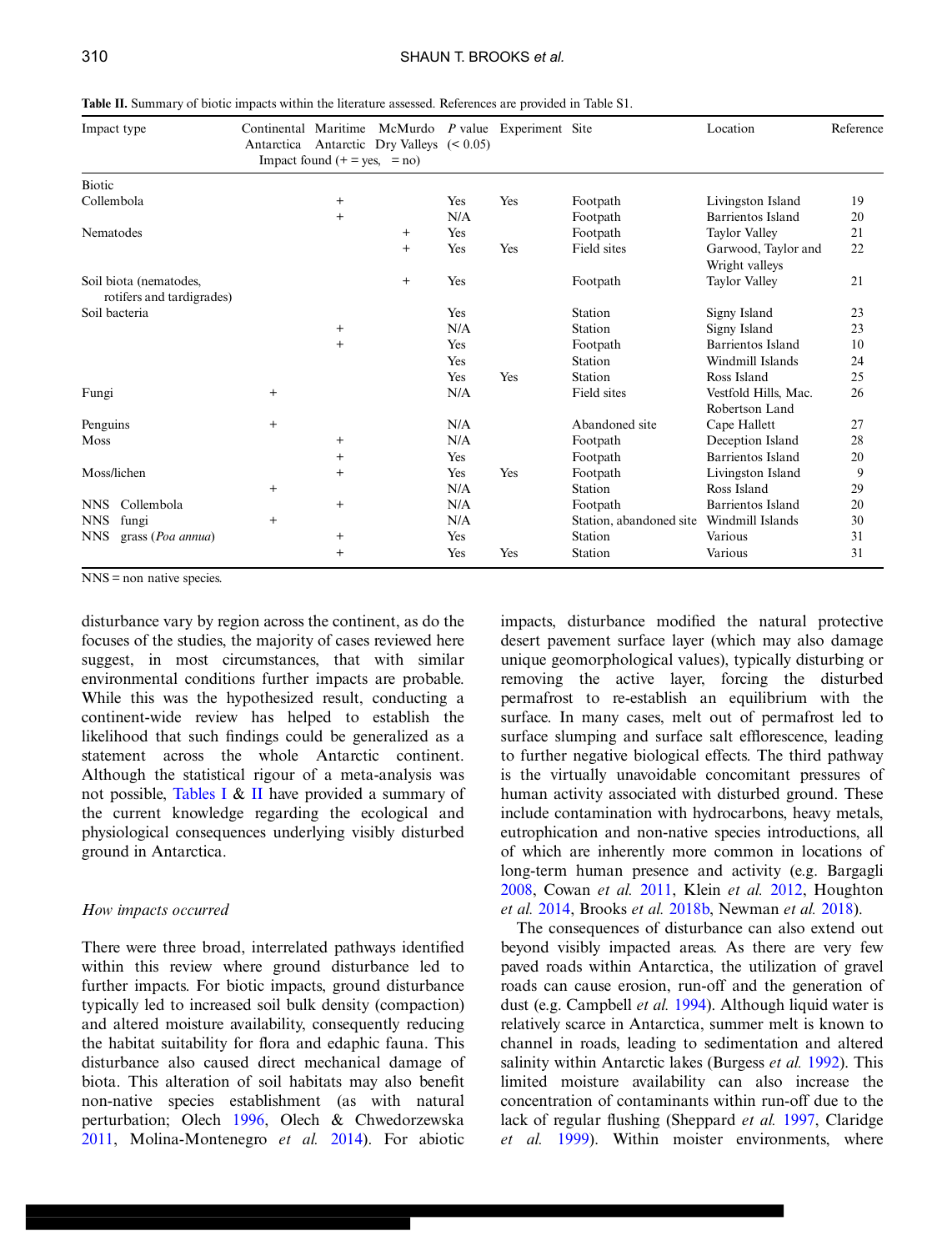ice-cemented permafrost occurs, contaminants such as fuels can also spread rapidly underneath the surface beyond the visible spill point by migrating laterally on top of the frozen layer (Claridge et al. [1999](#page-9-0), Campbell et al. [2003\)](#page-8-0) [\(Fig. 1](#page-1-0)). Although dust generated from disturbed ground and deposition onto snow and ice is known to increase meltwater in Antarctica (Campbell et al. [1994](#page-8-0)), the edge effects and dust deposition from heavily disturbed ground (such as roads and staging areas) on surrounding flora and edaphic fauna have been observed, but such observations are currently unpublished. Within the Arctic, examples of gravel road edge effects include higher pH, reduced nutrients, increased bulk density, lower moisture content, altered snow cover, deeper permafrost thaw, reduced species richness and between two to five times less vegetation biomass at 2 m from the road compared to 100 m distance (Auerbach et al. [1997](#page-8-0)). While acknowledging substantial environmental differences from the Arctic, some of these effects must occur in Antarctica, and so these warrant further study where new roads are proposed in ice-free areas.

# Regional differences in impacts associated with visible ground disturbance

The locations of the studies involvedwere typically accessible sites frequented by human activity, sites of significant past human impacts including contamination or sites of scientific interest ([Fig. 2\)](#page-2-0). For Continental Antarctica, nine of the 22 reports were from sites surrounding McMurdo Station and Scott Base on Ross Island, reflecting the relative accessibility, concentration of research activities and long-term human presence and subsequent landscape degradation in the area. A further six studies were based on Marble Point, typically the access point to and from the McMurdo Dry Valleys and Northern Victoria Land (across McMurdo Sound from Ross Island), which was greatly impacted by an abandoned attempt to build a 3 km runway there in the late 1950s (Broadbent [2009\)](#page-8-0). Research within the McMurdo Dry Valleys was split between the former Vanda Station site and the formation of walking tracks from science and tourism. The focus of these studies was on abiotic conditions (which ultimately drive biology) and probably reflects both the long-term persistence of impacts and typically sporadic biota within these cold desert environments.

Studies from the Maritime Antarctic, however, were focused on the more pronounced biota in this region, concentrating on islands, non-native species and walking track formation. This biotic focus is consistent with the increased biological activity that occurs there, supported by the wetter moisture regime, more mature soils and warmer temperatures. The emphasis on tracks within ice-free areas may be attributed to the Maritime Antarctic

representing the most diverse terrestrial Antarctic ecosystems (Convey [2010](#page-9-0), Tejedo et al. [2016\)](#page-10-0), more walking-based scientific activity (Pertierra et al. [2017](#page-9-0)) and relatively frequent pedestrian activity introduced by ship-based tourism. By extrapolating these results to station environments within the region, heavily disturbed sites with intense human activity are expected to have similar or more pronounced impacts compared with those found from walking tracks. The northern Antarctic Peninsula and South Shetland Islands are also consistently recognized as the most susceptible parts of the continent to non-native species invasion due to ease of accessibility and comparatively milder climatic conditions (Chown et al. [2012](#page-9-0)), warranting the research effort. As shifts in the viability of biota due to climate change are already being detected at Maritime Antarctic sites (Amesbury et al.  $2017$ ) and on the continent (Robinson *et al.* [2018](#page-9-0)), the impacts associated with disturbance will probably have a changing and possibly compounding effect with projected warming (e.g. Duffy *et al.* [2017](#page-9-0), Lee *et al.* [2017\)](#page-9-0).

# Research gaps

Finally, we must highlight that the process of this review has helped identify gaps in the current field of knowledge. This study focused on impacts detected within the immediate proximity of visible disturbance. Many of these impacts are known to extend out beyond the obviously disturbed area (e.g. dust settling on vegetation), but there is currently limited research available from Antarctica to quantify these effects. Investigation into the effectiveness of remediation of disturbed sites in relation to the impacts reviewed here (beyond contamination, wilderness and aesthetic values) warrants further research. Furthermore, this study has highlighted significant regional differences in subsequent impacts from disturbance, and as a consequence we recommend adapting the criteria used in visual site assessment tools (e.g. Campbell et al. [1993,](#page-8-0) Kiernan & McConnell  $2001b$ , O'Neill *et al.* [2012](#page-9-0)) to allow their application to the vegetated areas typical of the Maritime Antarctic. Utilization of these modified visual site assessment tools in these areas should enable practical improvements in environmental impact assessments and disturbance mitigation measures for use within Antarctica.

# Conclusion

Compared with all other continents, the area of Antarctica observably modified by human activities is very small. This is consistent with its designation as a natural reserve. The current footprint of disturbance, however, takes on more significance considering its focus within the most biologically significant parts of the continent, concentrated by short influxes of human activity during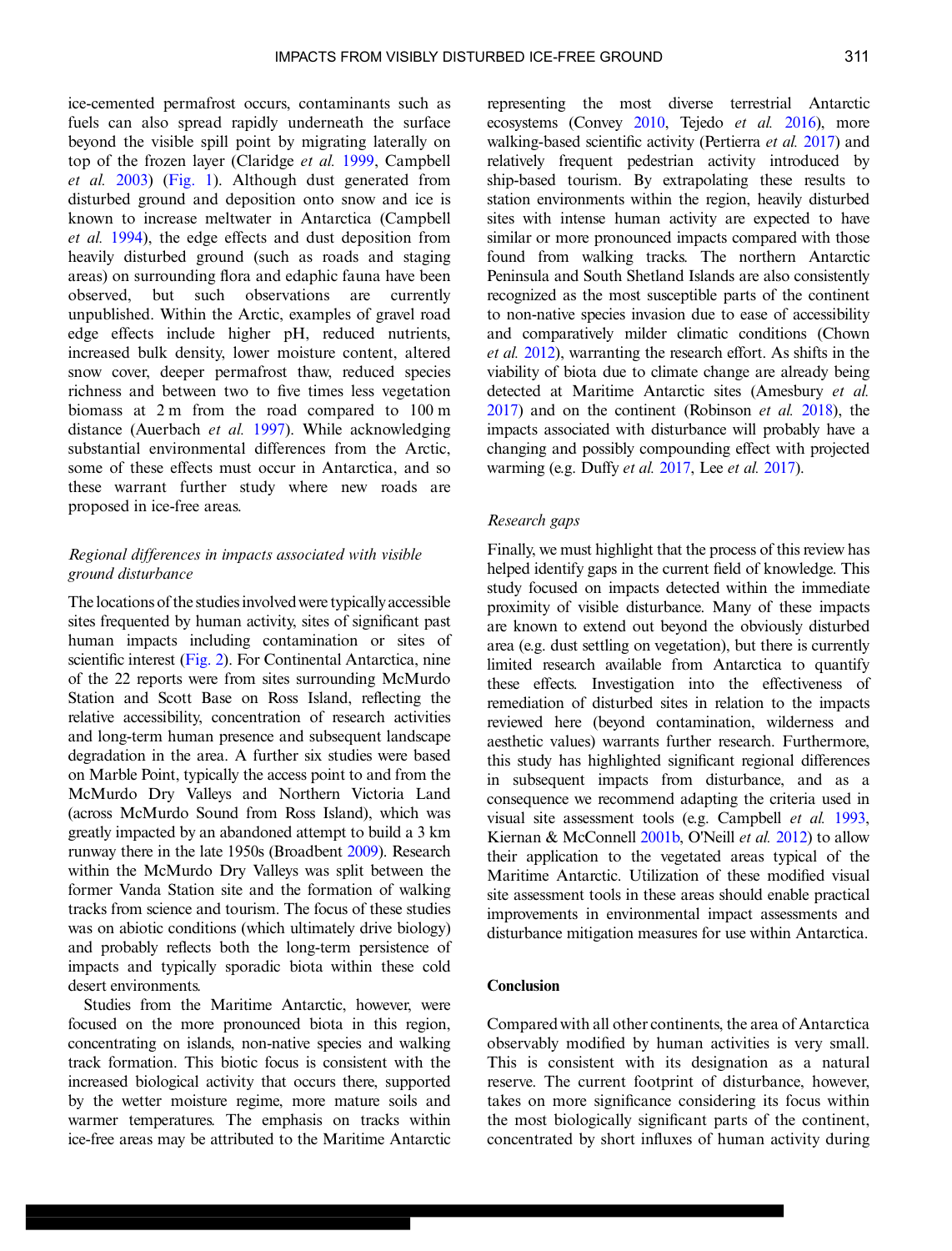<span id="page-8-0"></span>the summer when substrates are most vulnerable. Many of the impacts reported here may not be considered severe, but they all affect environmental and ecosystem processes protected by the Madrid Protocol.

Our results suggest visually observable disturbed ground within the ice-free environment across Antarctica is, in most cases, an indicator of further impacts to biotic and abiotic processes. This adds a layer of significance to the 5.2 million  $m<sup>2</sup>$  of disturbed ground measured from satellite imagery, as well as adding value to all of the existing studies that have used visual methods to assess local-scale human impacts. These results and the summary of the literature should be of value to studies of disturbance in ice-free areas (from science and tourism activities), as well as providing a tool for observers for rapid assessment of potential environmental impacts seen during Antarctic Treaty station inspections. Similarly, this collation of data across the range of possible impacts associated with ground disturbance should help environmental management teams determine the accuracy of the probable impacts of proposed activities estimated within environmental impact assessments.

# Acknowledgements

We thank D.M. Bergstrom, P. Convey and an anonymous reviewer for comments on an earlier version of this manuscript. This project was supported by an Antarctic Science Bursary, an IMAS Student Conference and Research Travel Grant and a Student Research Support Grant. STB is supported by an Australian Government Research Training Program Scholarship.

#### Author contributions

STB initiated the research and prepared a first draft of the manuscript and figures. All authors contributed to conceptual development, research, further drafting and revisions of the manuscript.

#### Details of data deposit

All data used within our analyses were extracted from publicly available published articles listed in Table S1.

#### Supplementary material

One table will be found at https://doi.org/10.1017/ S0954102019000440.

# **References**

AMESBURY, M.J., ROLAND, T.P., ROYLES, J., HODGSON, D.A., CONVEY, P., GRIFFITHS, H. & CHARMAN, D.J. 2017. Widespread biological response to rapid warming on the Antarctic Peninsula. Current Biology, 27, 1616 1622.e1612.

- ANTARCTIC TREATY SECRETARIAT. 1991. Protocol on Environmental Protection to the Antarctic Treaty. Buenos Aires: Antarctic Treaty **Secretariat**
- AUERBACH, N.A., WALKER, M.D. & WALKER, D.A. 1997. Effects of roadside disturbance on substrate and vegetation properties in arctic tundra. Ecological Applications, 7, 218 235.
- BALKS, M.R. & O'NEILL, T.A. 2016. Soil and permafrost in the Ross Sea region of Antarctica: stable or dynamic? Cuadernos de Investigación Geográfica, 42, 10.18172/cig.2923.
- BALKS, M.R., PAETZOLD, R.F., KIMBLE, J.M., AISLABIE, J. & CAMPBELL, I.B. 2002. Effects of hydrocarbon spills on the temperature and moisture regimes of Cryosols in the Ross Sea region. Antarctic Science, 14, 319 326.
- BARGAGLI, R. 2008. Environmental contamination in Antarctic ecosystems. Science of the Total Environment, 400, 212 226.
- BERGSTROM, D.M., HODGSON, D.A. & CONVEY, P. 2006. The physical setting of the Antarctic. In BERGSTROM, D.M., CONVEY, P. & HUISKES, A.H.L. eds. Trends in Antarctic terrestrial and limnetic ecosystems: Antarctica as a global indicator. Dordrecht: Springer, 15 33. BOCKHEIM, J.G. 2015. The soils of Antarctica. Berlin: Springer.
- BOLLARD BREEN, B., BROOKS, J.D., JONES, M.R.L., ROBERTSON, J., BETSCHART, S., KUNG, O., et al. 2014. Application of an unmanned aerial vehicle in spatial mapping of terrestrial biology and human disturbance in the McMurdo Dry Valleys, East Antarctica. Polar Biology, 38, 573 578.
- BRAUN, C., MUSTAFA, O., NORDT, A., PFEIFFER, S. & PETER, H. U. 2012. Environmental monitoring and management proposals for the Fildes Region, King George Island, Antarctica. Polar Research, 31, 18206.
- BRAUN, C., HERTEL, F., MUSTAFA, O., NORDT, A., PFEIFFER, S. & PETER, H. U. 2014. Environmental assessment and management challenges of the Fildes Peninsula region. In TIN, T., LIGGETT, D., MAHER, P.T. & LAMERS, M., eds. Antarctic futures. Berlin: Springer, 169 191.
- BROADBENT, N.D. 2009. From ballooning in the Arctic to 10,000 foot runways in Antarctica: lessons from historic archaeology. In KRUPNIK, I., LANG, M.A. & MILLER, S.E., eds. Smithsonian at the Poles: contributions to International Polar Year Science. Washington, DC: Smithsonian Institution, 49 60.
- BROOKS, S.T. 2014. Developing a standardised approach to measuring the environmental footprint of Antarctic research stations. Journal of Environmental Assessment Policy and Management, 16, 1450037.
- BROOKS, S.T., JABOUR, J. & BERGSTROM, D.M. 2018a. What is 'footprint' in Antarctica: proposing a set of definitions. Antarctic Science, 30, 227 235.
- BROOKS, S.T., JABOUR, J., SHARMAN, A.J. & BERGSTROM, D.M. 2018b. An analysis of environmental incidents for a national Antarctic program. Journal of Environmental Management, 212, 340 348.
- BROOKS, S.T., JABOUR, J., VAN DEN HOFF, J. & BERGSTROM, D.M. 2019. Our footprint on Antarctica competes with nature for rare ice free land. Nature Sustainability, 2, 185 190.
- BURGESS, J., SPATE, A. & NORMAN, F. 1992. Environmental impacts of station development in the Larsemann Hills, Princess Elizabeth Land, Antarctica. Journal of Environmental Management, 36, 287 299.
- CAMPBELL, I.B., BALKS, M.R. & CLARIDGE, G.G.C. 1993. A simple visual technique for estimating the impact of fieldwork on the terrestrial environment in ice free areas of Antarctica. Polar Record, 29, 321 328.
- CAMPBELL, I.B., CLARIDGE, G.G.C. & BALKS, M.R. 1994. The effect of human activities on moisture content of soils and underlying permafrost from the McMurdo Sound region, Antarctica. Antarctic Science, 6, 307 314.
- CAMPBELL, I.B., SHEPPARD, D.S. & CLARIDGE, G.G.C. 2003. Relationships and significance of contaminants in soils of the Transantarctic Mountains. Polar Record, 39, 301 308.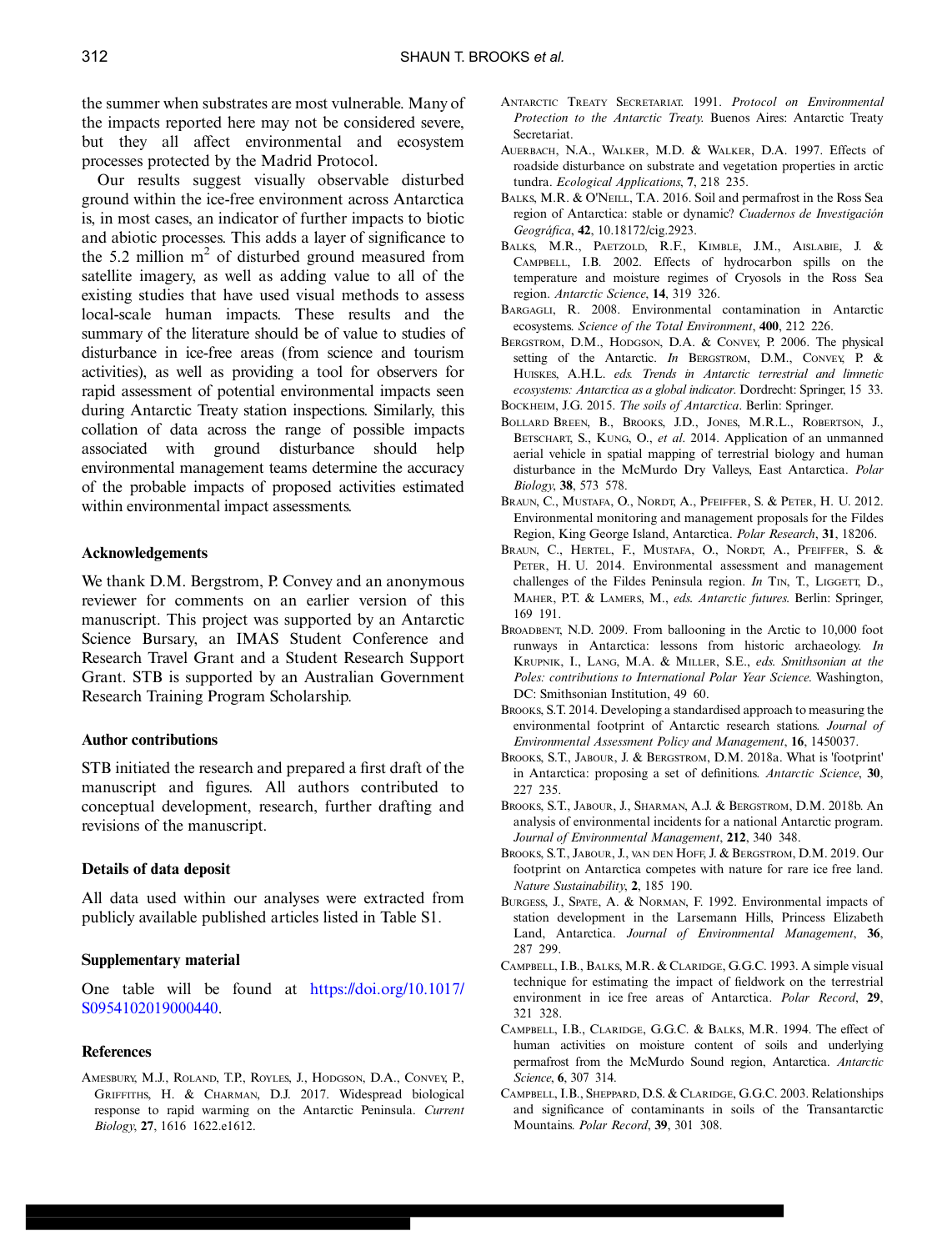- <span id="page-9-0"></span>CAMPBELL, I., CLARIDGE, G., CAMPBELL, D. & BALKS, M. 1998. Permafrost properties in the McMurdo Sound Dry Valley region of Antarctica. In LEWKOWICZ, A.G. & ALLARD, M., eds. Proceedings of the Seventh International Conference on Permafrost. Yellowknife, Canada. Quebec: Centre d'études nordiques, Université Laval, 121 126.
- CHOWN, S.L., HUISKES, A.H.L., GREMMEN, N.J.M., LEE, J.E., TERAUDS, A., CROSBIE, K., et al. 2012. Continent wide risk assessment for the establishment of nonindigenous species in Antarctica. Proceedings of the National Academy of Sciences of the United States of America, 109, 4938 4943.
- CLARIDGE, G.G.C., CAMPBELL, I.B. & BALKS, M.R. 1999. Movement of salts in Antarctic soils: experiments using lithium chloride. Permafrost and Periglacial Processes, 10, 223 233.
- CONVEY, P. 2010. Terrestrial biodiversity in Antarctica recent advances and future challenges. Polar Science, 4, 135 147.
- CONVEY, P., COULSON, S.J., WORLAND, M.R. & SJÖBLOM, A. 2018. The importance of understanding annual and shorter term temperature patterns and variation in the surface levels of polar soils for terrestrial biota. Polar Biology, 41, 1587 1605.
- CONVEY, P., HOPKINS, D.W., ROBERTS, S.J. & TYLER, A.N. 2011. Global southern limit of flowering plants and moss peat accumulation. Polar Research, 30, 8929.
- CONVEY, P., CHOWN, S.L., CLARKE, A., BARNES, D.K., BOKHORST, S., CUMMINGS, V., et al. 2014. The spatial structure of Antarctic biodiversity. Ecological Monographs, 84, 203 244.
- COWAN, D.A., CHOWN, S.L., CONVEY, P., TUFFIN, M., HUGHES, K., POINTING, S. & VINCENT, W.F. 2011. Non indigenous microorganisms in the Antarctic: assessing the risks. Trends in Microbiology, 19, 540 548.
- DUFFY, G.A., COETZEE, B.W., LATOMBE, G., AKERMAN, A.H., MCGEOCH, M.A. & CHOWN, S.L. 2017. Barriers to globally invasive species are weakening across the Antarctic. Diversity and Distributions, 23, 982 996.
- GOLDSWORTHY, P., CANNING, E. & RIDDLE, M. 2003. Soil and water contamination in the Larsemann Hills, East Antarctica. Polar Record, 39, 319 337.
- GROSSE, G., ROMANOVSKY, V., JORGENSON, T., ANTHONY, K.W., BROWN, J. & OVERDUIN, P.P. 2011. Vulnerability and feedbacks of permafrost to climate change. Eos, Transactions American Geophysical Union, 92, 73 74.
- HODGSON, D.A., CONVEY, P., VERLEYEN, E., VYVERMAN, W., MCINNES, S.J., SANDS, C.J., et al. 2010. The limnology and biology of the Dufek Massif, Transantarctic Mountains 82 South. Polar Science, 4, 197 214.
- HOUGHTON, M., MCQUILLAN, P.B., BERGSTROM, D.M., FROST, L., VAN DEN HOFF, J. & SHAW, J. 2014. Pathways of alien invertebrate transfer to the Antarctic region. Polar Biology, 39, 23 33.
- HUISKES, A., CONVEY, P. & BERGSTROM, D. 2006. Trends in Antarctic terrestrial and limnetic ecosystems: Antarctica as a global indicator. In BERGSTROM, D.M., CONVEY, P. & HUISKES, A.H.L., eds. Trends in Antarctic terrestrial and limnetic ecosystems. Berlin: Springer, 1 13.
- JABOUR, J. 2009. National Antarctic programs and their impact on the environment. In KERRY, K.R. & RIDDLE, M., eds. Health of Antarctic wildlife: a challenge for science and policy. Berlin: Springer, 211 229.
- KENNICUTT II, M.C., KLEIN, A., MONTAGNA, P., SWEET, S., WADE, T., PALMER, T., et al. 2010. Temporal and spatial patterns of anthropogenic disturbance at McMurdo Station, Antarctica. Environmental Research Letters, 5, 034010.
- KIERNAN, K. & MCCONNELL, A. 2001a. Impacts of geoscience research on the physical environment of the Vestfold Hills, Antarctica. Australian Journal of Earth Sciences, 48, 767 776.
- KIERNAN, K. & MCCONNELL, A. 2001b. Land surface rehabilitation research in Antarctica. Proceedings Linnean Society of New South Wales, 123, 101 118.
- KLEIN, A.G., SWEET, S.T., WADE, T.L., SERICANO, J.L. & KENNICUTT, M.C. 2012. Spatial patterns of total petroleum hydrocarbons in the terrestrial environment at McMurdo Station, Antarctica. Antarctic Science, 24, 450 466.
- KLEIN, A.G., KENNICUTT, M., WOLFF, G.A., SWEET, S.T., GIELSTRA, D.A. & BLOXOM, T. 2004. Disruption of sand wedge polygons at McMurdo Station, Antarctica: an indication of physical disturbance. In 61st Eastern Snow Conference, 159 172.
- LEE, J.R., RAYMOND, B., BRACEGIRDLE, T.J., CHADES, I., FULLER, R.A., SHAW, J.D. & TERAUDS, A. 2017. Climate change drives expansion of Antarctic ice free habitat. Nature, 547, 49 54.
- MOLINA MONTENEGRO, M.A., CARRASCO URRA, F., ACUÑA RODRÍGUEZ, I., OSES, R., TORRES DÍAZ, C. & CHWEDORZEWSKA, K.J. 2014. Assessing the importance of human activities for the establishment of the invasive Poa annua in Antarctica. Polar Research, 33, 21425.
- MORGAN, F., LEATHWICK, J., PRICE, R., KEYS, H. & ZEALAND, A.N. 2005. Environmental domains analysis for the Antarctic continent. Landcare Research New Zealand, ATCM XXVIII/CEPVIII Information Paper, 2, 57.
- NEWMAN, J., POIROT, C., ROPER GEE, R., LEIHY, R.I. & CHOWN, S.L. 2018. A decade of invertebrate colonization pressure on Scott Base in the Ross Sea region. Biological Invasions, 20, 2623 2633.
- O'NEILL, T.A. 2013. Soil physical impacts and recovery rates following human induced disturbances in the Ross Sea Region of Antarctica. PhD thesis, University of Waikato, 369 pp.
- O'NEILL, T.A. 2017. Protection of Antarctic soil environments: a review of the current issues and future challenges for the Environmental Protocol. Environmental Science & Policy, 76, 153 164.
- O'NEILL, T., AISLABIE, J. & BALKS, M. 2015a. Human impacts on soils. In BOCKHEIM, J.G., ed. The soils of Antarctica. Berlin: Springer, 281 303.
- O'NEILL, T.A., BALKS, M.R. & LÓPEZ MARTÍNEZ, J. 2013. Visual recovery of desert pavement surfaces following impacts from vehicle and foot traffic in the Ross Sea region of Antarctica. Antarctic Science, 25, 514 530.
- O'NEILL, T., BALKS, M. & LÓPEZ MARTÍNEZ, J. 2015b. Ross Island recreational walking tracks: relationships between soil physiochemical properties and track usage. Polar Record, 51, 444 455.
- O'NEILL, T.A., BALKS, M.R., LOPEZ MARTINEZ, J. & MCWHIRTER, J.L. 2012. A method for assessing the physical recovery of Antarctic desert pavements following human induced disturbances: a case study in the Ross Sea region of Antarctica. Journal of Environmental Management, 112, 415 428.
- OLECH, M. 1996. Human impact on terrestrial ecosystems in West Antarctica. NIPR Symposium on Polar Biology, Proceedings, 9, 299 306.
- OLECH, M. & CHWEDORZEWSKA, K.J. 2011. The first appearance and establishment of an alien vascular plant in natural habitats on the forefield of a retreating glacier in Antarctica. Antarctic Science, 23, 153 154.
- PERTIERRA, L.R., LARA, F., BENAYAS, J., LEWIS SMITH, R.I. & HUGHES, K.A. 2017. Conflicting science requirements impact on rare moss conservation measures. Antarctic Science, 30, 13 21.
- PERTIERRA, L.R., LARA, F., TEJEDO, P., QUESADA, A. & BENAYAS, J. 2013. Rapid denudation processes in cryptogamic communities from Maritime Antarctica subjected to human trampling. Antarctic Science, 25, 318 328.
- ROBINSON, S.A., KING, D.H., BRAMLEY ALVES, J., WATERMAN, M.J., ASHCROFT, M.B., WASLEY, J., et al. 2018. Rapid change in East Antarctic terrestrial vegetation in response to regional drying. Nature Climate Change, 8, 879 884.
- SHEPPARD, D., DEELY, J. & EDGERLEY, W. 1997. Heavy metal content of meltwaters from the Ross Dependency, Antarctica. New Zealand Journal of Marine and Freshwater Research, 31, 313 325.